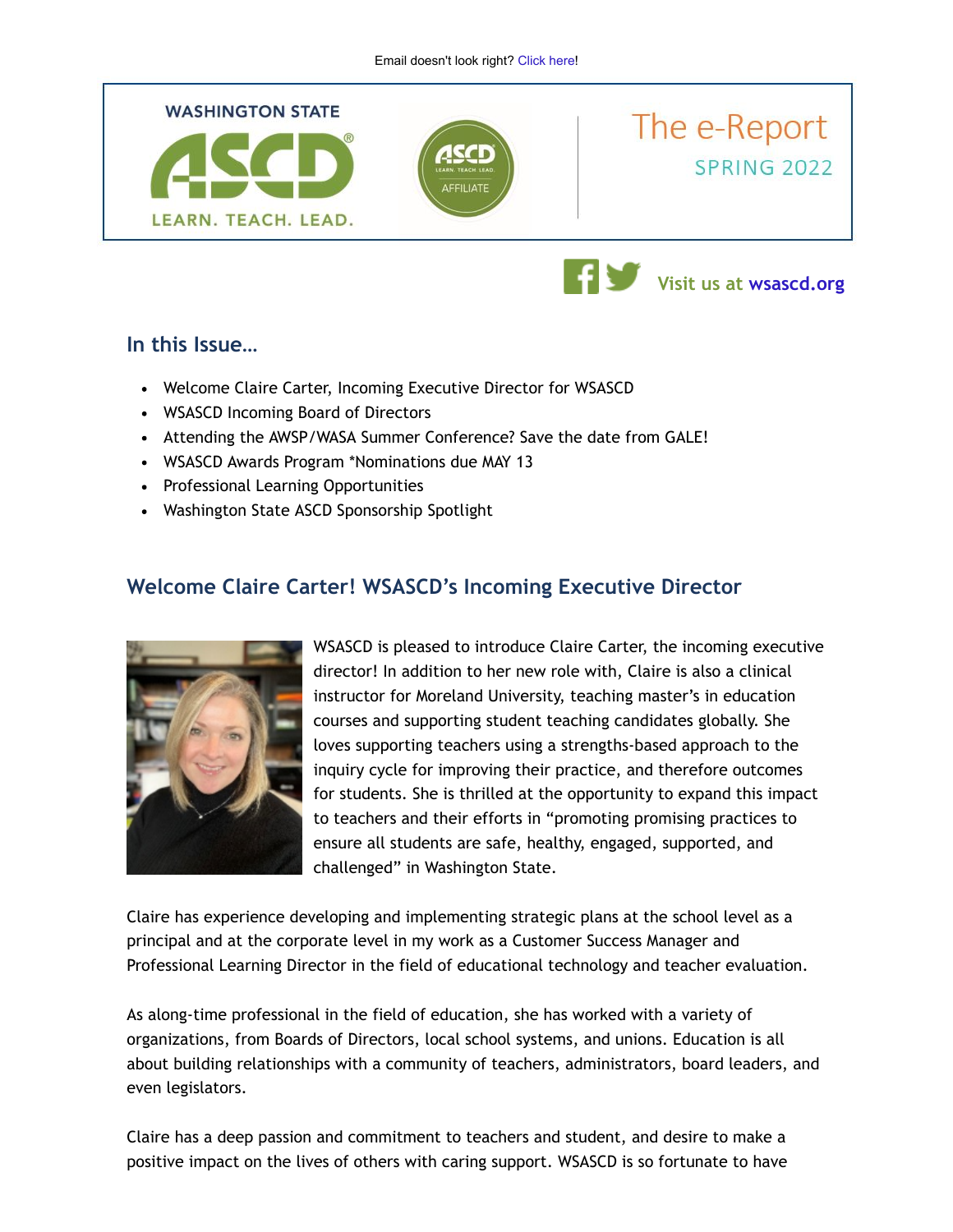Claire's leadership to continue the important work and mission of this organization.

As I move away from the WSASCD executive coordinator role, I will continue to champion WSASCD and their mission to serve the Whole Child. Good things are coming for WSASCD members, as this organization will continue to be innovative in serving each of YOU with the Whole Educator in mind. It has been an honor to lead and contribute to an organization that offers valuable resources and programs to support educators across our state. Thank you for this opportunity to learn, teach, and lead!

Sincerely, Carrie Lam

# **WSASCD Incoming Board of Directors**

#### **Executive Board of Directors**

*President* **| Marissa Rathbone**, Director of Strategic Advocacy, Washington State School Directors' Association (WSSDA)

*President Elect* **| Andra Kelley-Batstone**: MTSS/SEL Coordinator & Assistant Principal, Black Hills High School, Tumwater School District **Incoming Executive Director | Claire Carter**

#### **Incoming Board of Directors**

- **ESD 171 | Colleen Frerks**: Currently— Principal, Ancient Lakes Elementary + Next year—Whole Child Director, Quincy School District
- **ESD 101 | Theresa Kendall**: Principal, Ness Elementary, West Valley School District
- **ESD 189 | Amy Reisner**: Principal, Bayview Elementary, Burlington-Edison School District
- **Teacher Representative | Shannon Szymczak**: NBCT, 7th grade ELA/AVID, Mason Middle School, Tacoma Public **Schools**
- **Higher Education Representative | Bethany Moffatt**: Associate Program Director, City University of Seattle

#### **Continuing Board of Directors**

- **ESD 105 | Angel Carrizales**, Sunnyside School District
- ESD **114 | Dana Richardson**, South Kitsap School District
- **PSESD 121 South | Greg Larsen**, Franklin Pierce School District
- **ESD 123 | Amy Salinas**, Richland School District
- **PSESD North | Pam Schaff**, Seeing Beyond LLC
- **OSPI Representative | Ken Turner,** Office of Superintendent of Public Instruction
- Communications Specialist | Alissa Farias, Tacoma Public Schools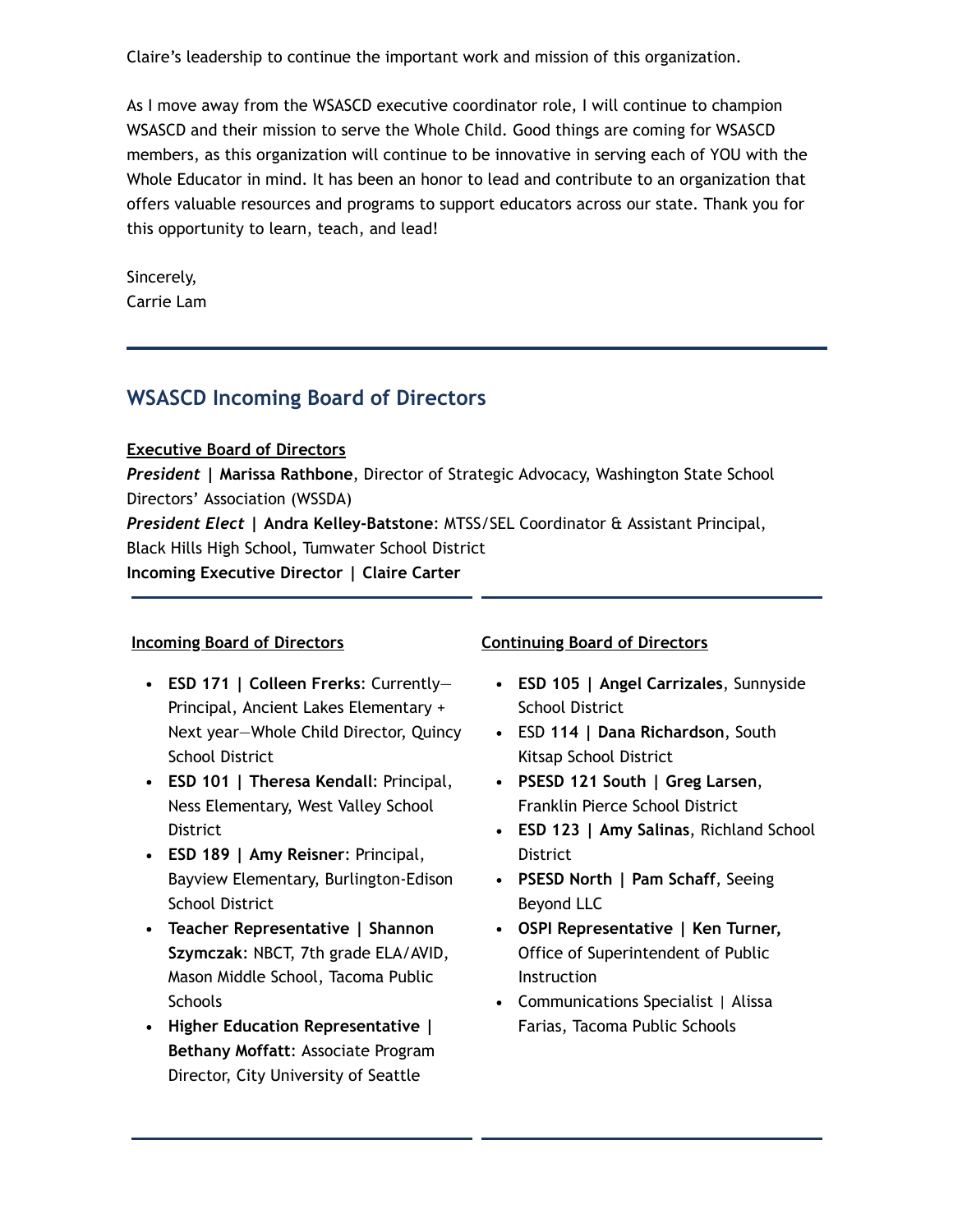#### **Board of Directors Departing**

- **Past President | Dr. Hannah Gbenro**, Olympia School District
- **ASCD Representative | Mannu Sikka**, Consortium for Educational Change; ASCD Emerging Leader
- **ESD 101 | Mike Lollar**, West Valley School District
- **PSESD 121 | Dr. Ginger Callison**, Snoqualmie Valley School District
- **ESD 171 | Alicen Gaytley**, Quincy School District
- **ESD 189 | Todd Setterlund**, Burlington-Edison School District
- **High Education Representative | Dr. Jill Heiney-Smith**, Seattle Pacific University
- **Teacher Representative | Erica Walters**, Central Valley School District

#### **Open Board Positions**

ASCD Representative ESD 113 ESD 181

Information for serving on the WSASCD Board of Directors [here](https://wsascd.org/wp-content/uploads/WSASCD-Board-Member-Responsibilities-Q-A_2022.pdf) or please reach out to WSASCD executive director Claire Carter [clairecarterascd@gmail.com] learn more.



Are you attending AWSP/WASA's 2022 Summer Conference in Spokane? Please join us **Monday, June 27 at 5:30 p.m.** for a special WSASCD meet and greet! Gale, our newest sponsor, is proud to host a happy hour for WSASCD members. Food, drink, and conversation are sure to be top-notch. We're planning a location near the conference, but we need a tentative count to assist with planning. [Please respond here](https://forms.gle/iRjgiBshURAye9iu6) with a **tentative RSVP by May 20**, and then we'll be in touch later to finalize the details. Looking forward to connecting!

# **2022 WSASCD Awards Program**

WSASCD is accepting nominations for each award with an **extended deadline of MAY 13, 2022** Each award nomination form is available on the WSASCD website [here](http://wsascd.org/awards-overview/) + below.



# **Washington State Whole Child Award**

This award seeks to identify a school in Washington that has created a school culture with programs that exemplify two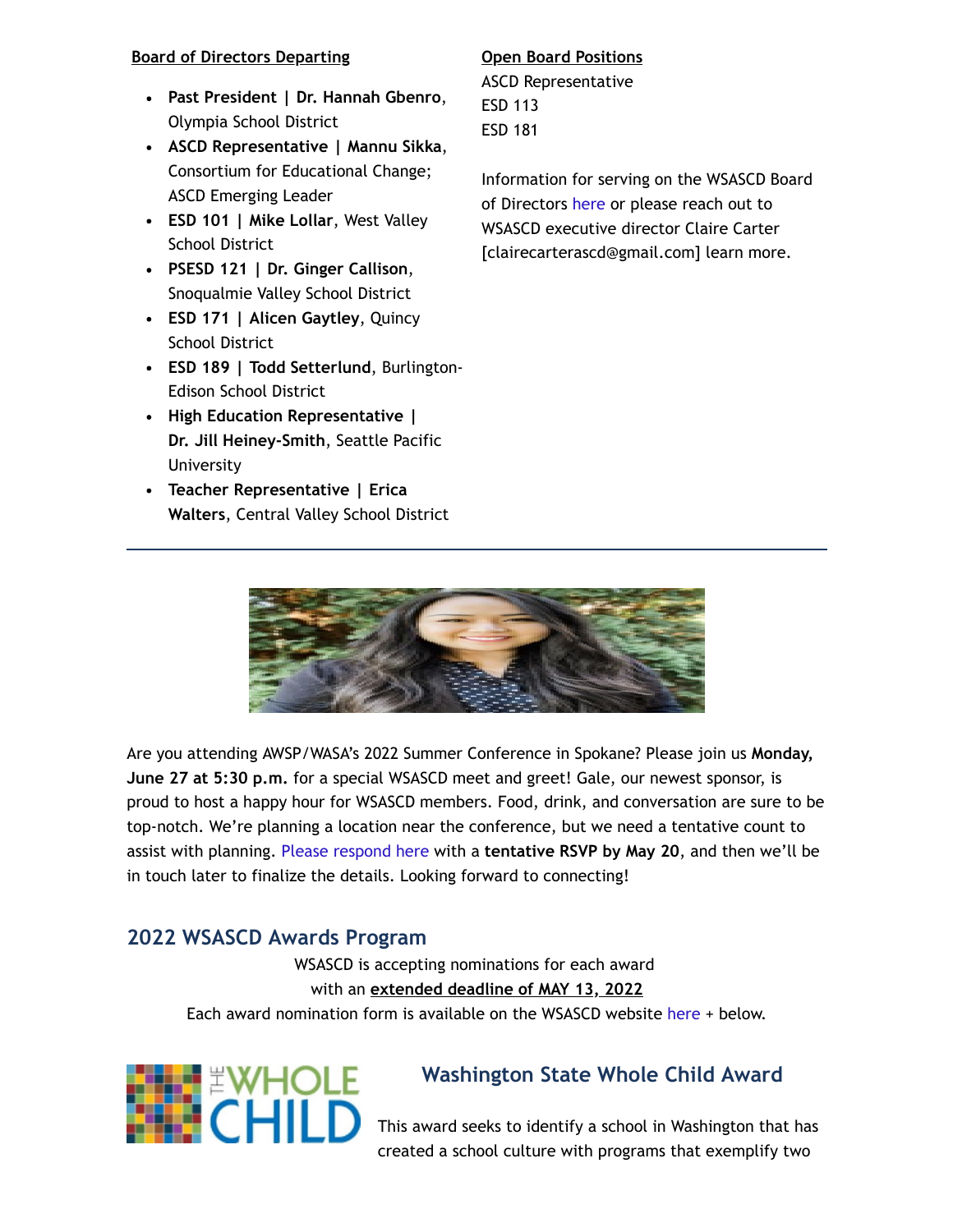or more of the five tenets of The Whole Child Initiative: Healthy, Safe, Engaged, Supported, and Challenged.

**The 2022 Whole Child School Award recipient will receive \$500, sponsored by SHAPE WA.** | [Whole Child Award Nomination Form](https://forms.gle/pY6xDJj2iNq181tu7)

Read about the wonderful work happening at Lacey Elementary, the 2020 Whole Child award recipient, in the press release [here](http://wsascd.org/wp-content/uploads/Lacey-Elementary-School-2020-WC-Press-Release-Draft.pdf).



# **Outstanding Young Educator Award (OYEA)**

The Washington State ASCD Outstanding Young Educator Award is our way of recognizing an emerging educational leader, 40 years of age or younger, who demonstrates exemplary practices within the education community.

**[The 2022 OYEA recipient will receive \\$1,000 sponsored by GALE.](https://forms.gle/aEP8FibS8xQCZsr89)** | Outstanding Young Educator Award Nomination Form

Read about the exceptional work and accomplishments of 2021 Outstanding Young Educator award recipient, Molly Strand in the press release here.

> Many thanks to the Awards Committee: Co-chairs: Erica Walters, Pam Schaff, Angel Carrizales, Andra Kelley-Batstone, Jill Heiney-Smith



Professional Development Opportunities are located on our website on the *Professional Learning Opportunities* page [here](https://wsascd.org/workshops-and-conferences/).

# **WSASCD Sponsorship Spotlight**



We believe in the power and joy of learning. At Gale, we connect educators and students to the curriculum-aligned digital content they need to become lifelong learners. Together, we can foster an environment where schools and students are encouraged to thrive, not just survive. Get started at [gale.com/schools](https://www.gale.com/schools)

This new partnership allows WSASCD to support the 2022 Outstanding Young Educator Award (OYEA) with 1,000! See the award nomination information below!